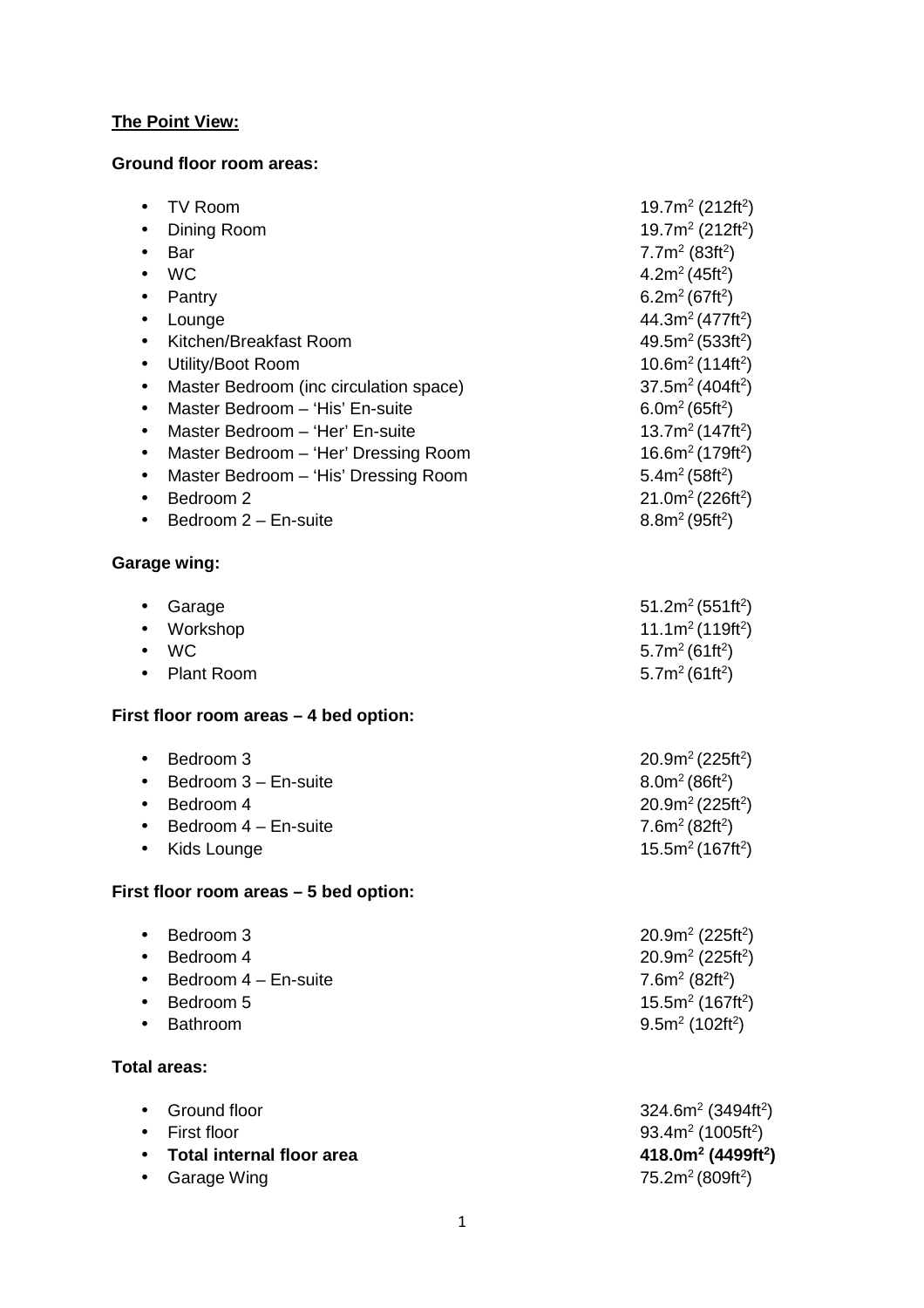### **Notes:**

- All Bedroom floor areas include any built in wardrobes.
- First floor areas do not include stairwell or voids open to ground floor.
- All floor and room areas are noted as currently proposed on an 'or thereby' basis. Areas are subject to change in the completed dwelling houses.
- Areas shown in square feet have been rounded to the nearest whole square foot.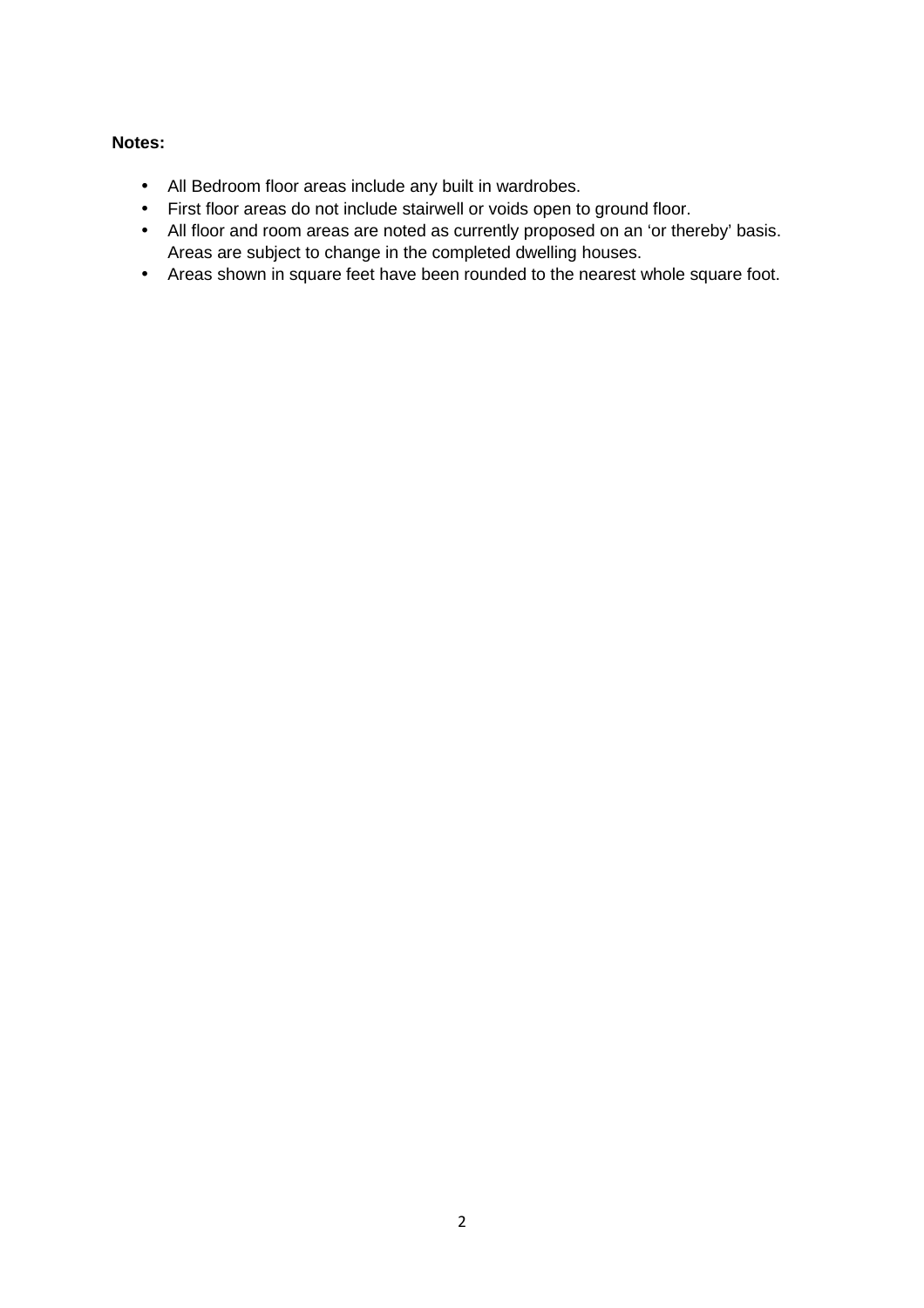

| date                                     | drawing no                                                                                                                                                                                                                                                                                                                      |
|------------------------------------------|---------------------------------------------------------------------------------------------------------------------------------------------------------------------------------------------------------------------------------------------------------------------------------------------------------------------------------|
| Aug '13                                  | AT2250 L(0)0110                                                                                                                                                                                                                                                                                                                 |
| scale                                    | drawn                                                                                                                                                                                                                                                                                                                           |
| 1:50 @ A1                                | jm                                                                                                                                                                                                                                                                                                                              |
| architecture<br>survey<br>plan<br>create | Aitken Turnbull<br>9 Bridge Place Galashiels TD1 1SN<br>t 01896 752760 f 01896 759399<br>e enquirles@altken-turnbull co uk<br>22 Buccleuch Street Hawlck TD9 0HW<br>t 01450 372297 f 01450 378106<br>32 George Street Dumfries DG1 1EH<br>t 01387 256964 f 01387 250938<br>47 Market Square Duns TD11 3BX<br>t & f 01361 883275 |